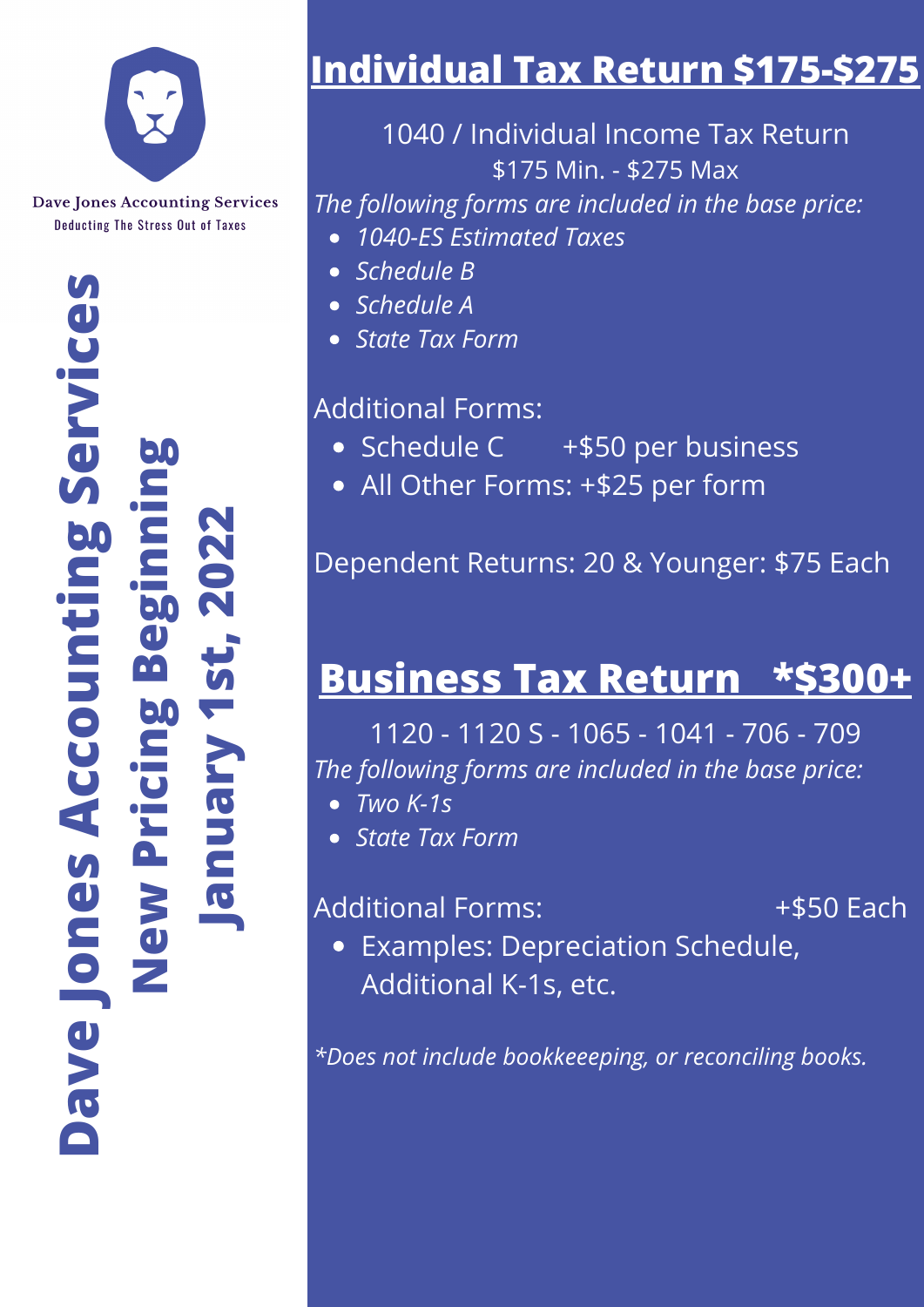

## **Accounting Services:**

- Bookkeeping: \$125/Month (revenue: \$500,000 or less)
- Business Entity Formation: \$250
- Tax Planning: \$100 Per 30 Minute Appt.
- 1099 Preparation: Starts at \$50
- Registered Agent of Business: \$75/Year (includes annual renewal)
- Ask Your Questions Consulting: \$200/HR

Payroll: Pricing varies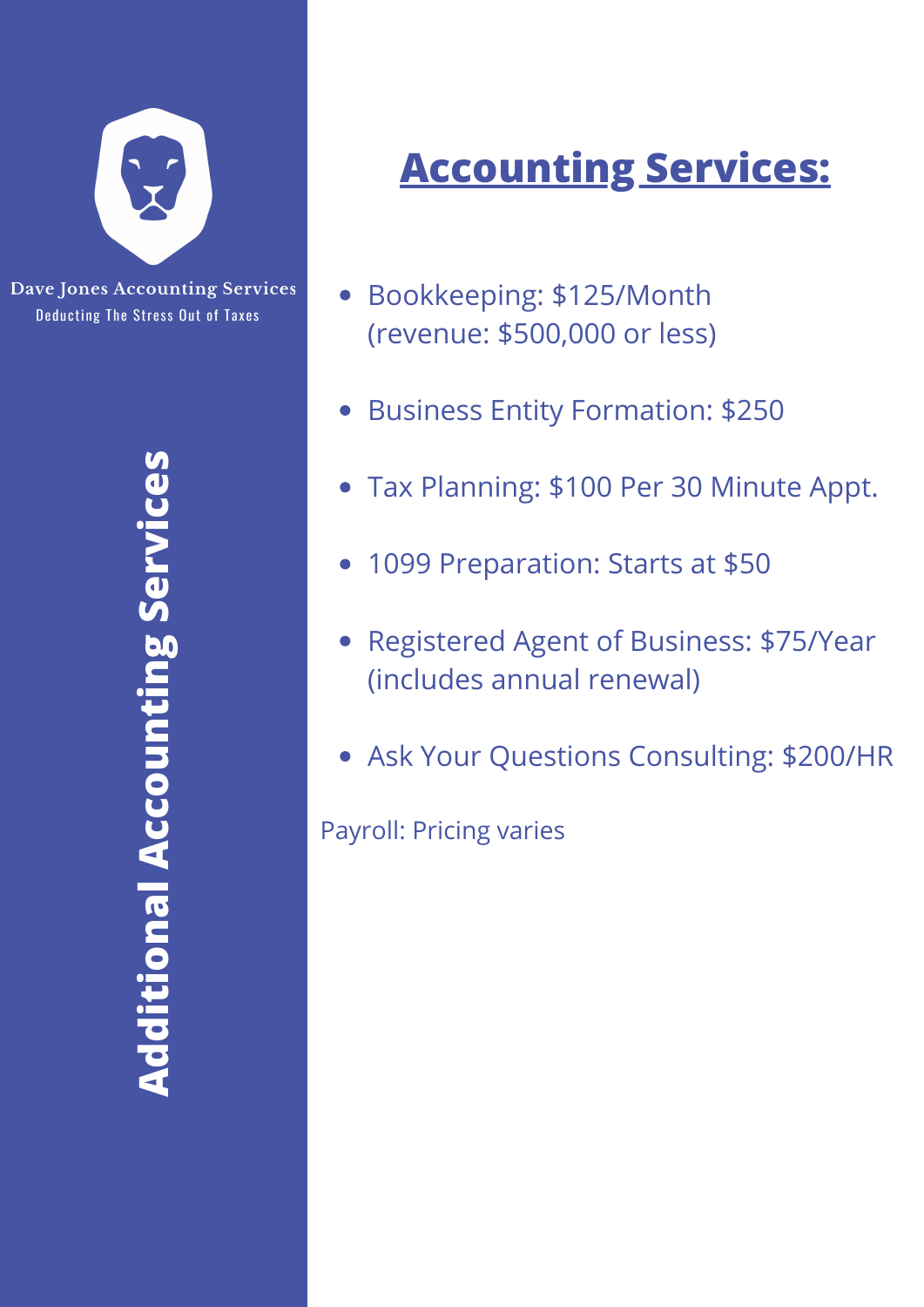

**-**

### **Premier Tax Package: \$250/Month**

- Individual Tax Preparation\*
- Amended Returns (as applicable)
- **Business Entity Formation**
- Quarterly Tax Planning Meetings
- 1099 Year-End Preparation
- Priority Scheduling
- **Business Tax Preparation**
- Bookkeeping (restrictions apply)
- Registered Agent of Business

*\*Includes dependent returns 20 & under*